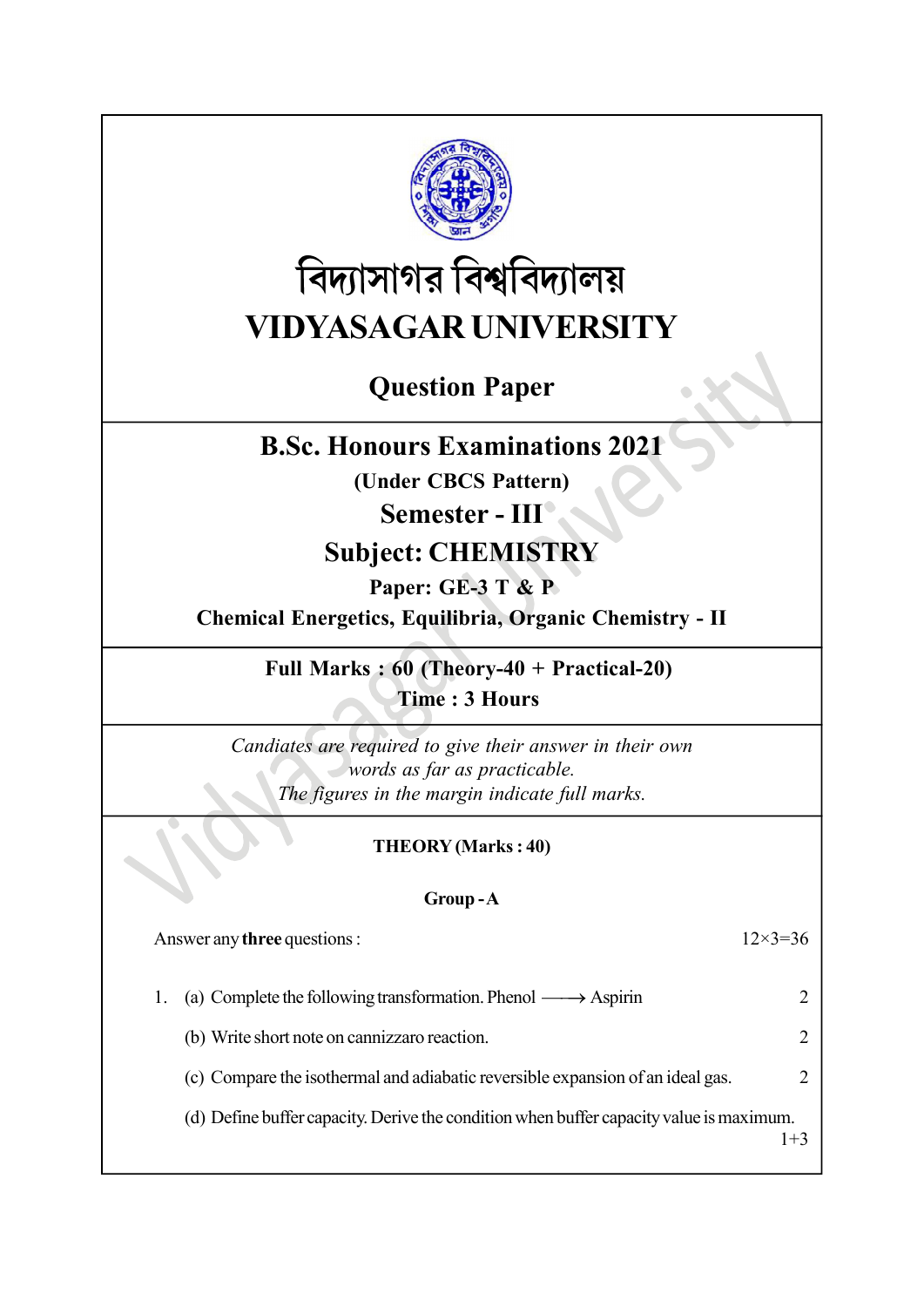|    | (e) Write short notes on ionic product of water.                                                                                       | $\overline{2}$    |
|----|----------------------------------------------------------------------------------------------------------------------------------------|-------------------|
| 2. | Write short notes (any four)                                                                                                           | $4 \times 3 = 12$ |
|    | (a) Williamson's ether synthesis                                                                                                       |                   |
|    | (b) Aldol Condensation (with mechanism)                                                                                                |                   |
|    | (c) Gibbs free energy                                                                                                                  |                   |
|    | (d) Pinacol-Pinacolone rearrangement reaction                                                                                          |                   |
|    | (e) Entropy.                                                                                                                           |                   |
| 3. | (a) State second law of thermodynamics in two different forms (Clausius statement and<br>Planck-Kelvin statement)                      | 3                 |
|    | (b) How will you differentiate acetophenone and benzophenone in laboratory?                                                            | 3                 |
|    | (c) Classify the following as intensive or extensive properties (i) pressure (ii) temperature<br>(iii) free energy (iv) molar enthalpy | 2                 |
|    | (d) Derive Kirchoff's equation relating to influence of temperature on heat of reaction.                                               | 4                 |
| 4. | (a) Establish the relation $TV^{\gamma-1} = K$ (Constant) in case of reversible adiabatic expansion<br>of one mole of an ideal gas.    | $\overline{4}$    |
|    | (b) What is Lucas reagent? How will you identify 1°, 2° and 3° alcohol using Lucas reagent?                                            | $1+2$             |
|    | (c) pH of $10^{-8}$ (M) HCl solution is 8. Is it true ? Explain.                                                                       | 3                 |
|    | (d) Explain the mechanism of buffer action of a mixture of acetic acid and sodium acetate<br>solution.                                 | 2                 |
| 5. | (a) Establish the relation between $k_p$ and $k_c$ for the following reaction.                                                         |                   |
|    | $aA + bB \rightleftharpoons cC + dD$                                                                                                   | 4                 |
|    | (b) Write short notes on the following.                                                                                                |                   |
|    | (i) Le Chatelier's principle                                                                                                           |                   |
|    | (ii) Influence of innert gas on chemical equilibrium.                                                                                  | $3 + 3$           |
|    |                                                                                                                                        |                   |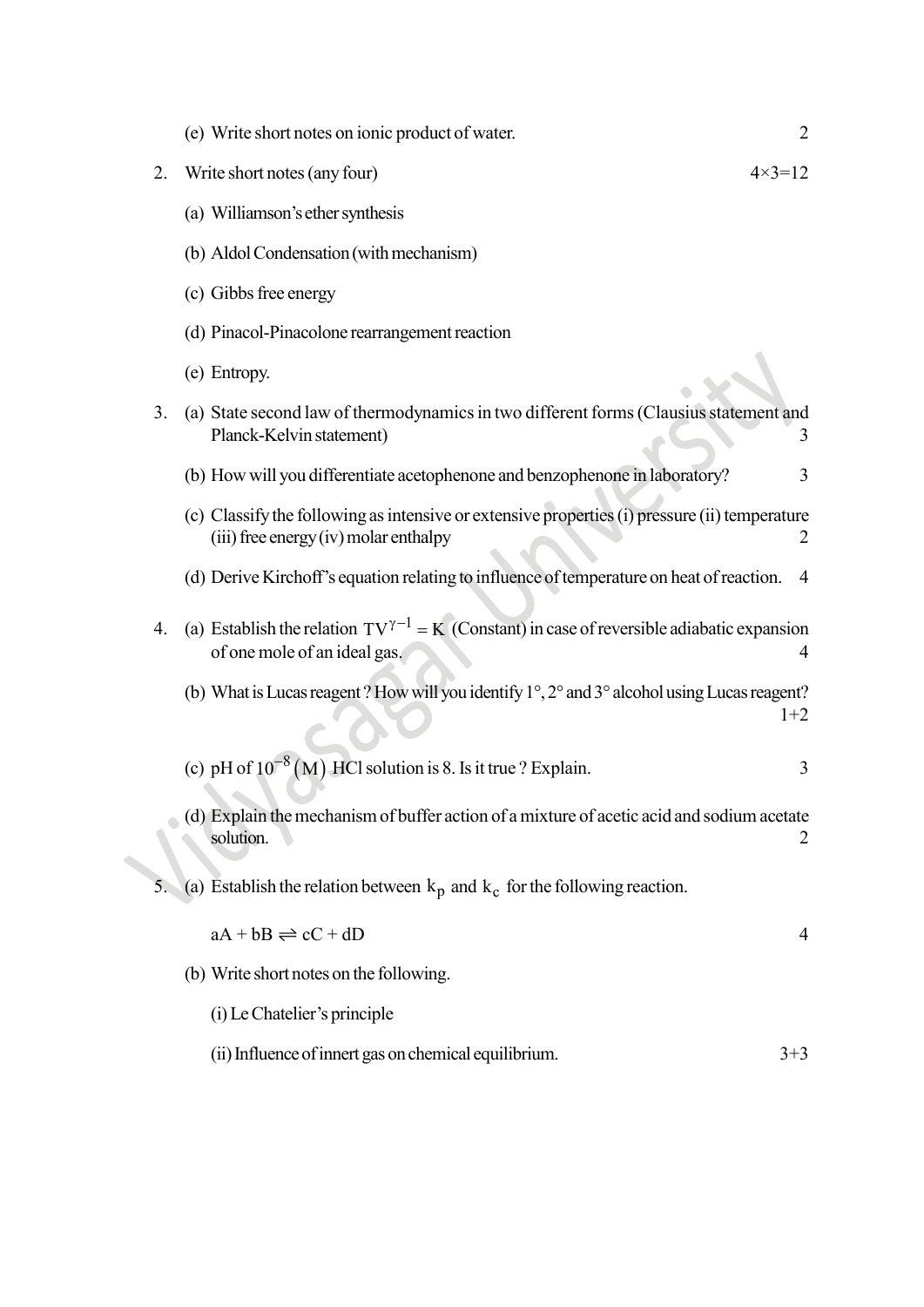(c) Identify the compounds for the following transformation.

$$
\begin{array}{c}\n\text{Br} \\
\hline\n\text{dry either}\n\end{array}\n\quad \text{or} \quad\n\begin{array}{c}\n(i) \text{CO}_2 \\
(i) \text{H}_3\text{O}^+\n\end{array}\n\quad \text{Sodalime} \quad \text{?}\n\quad\n\begin{array}{c}\n2\n\end{array}
$$

- 6. (a) Complete the following transformation
	- $(i)$  Benzene  $\longrightarrow$  Phenyl hydrazine
	- (ii) Toluene  $\longrightarrow$  m hydroxy benzoic acid
	- (iii) Nitrobenzene  $\longrightarrow$  Benzoic acid 2 × 3 = 6
	- (b) 'Heat of neutralisation for reaction between HCl and NaOH is the same as that between  $HNO<sub>3</sub>$  and KOH but is different for acetic acid and NaOH' — Explain.  $3<sup>3</sup>$ (iii) Nutrobenzene — Denzote acid<br>
	(b) 'Heat of neutralisation for reaction between HCl and NaOH is the same as that between<br>
	HNO<sub>3</sub> and KOH but is different for acetic acid and NaOH' — Explain.<br>
	(c) State the two laws of
	- (c) State the two laws of thermo chemistry and show that they are corollary to the first law of thermodynamics. 3

#### Group - B

Answer any two questions :  $2 \times 2 = 4$ 

- 7. Define solubility product.
- 8. Using suitable Griguard reagent, synthesize the following 3° alcohol

$$
H_3C - CH_2 - \underset{CH_3}{\overset{CH_3}{\underset{H_3}{\rightleftharpoons}}} CH_2
$$

- 9. The heat of formation of methane at constant pressure is 18,500 Cals at 25°C. Calculate the heat of reaction at constant volume.
- 10. Write down the expression for efficiency of a Carnot's engine and hence arrive at idea of absolute temperature.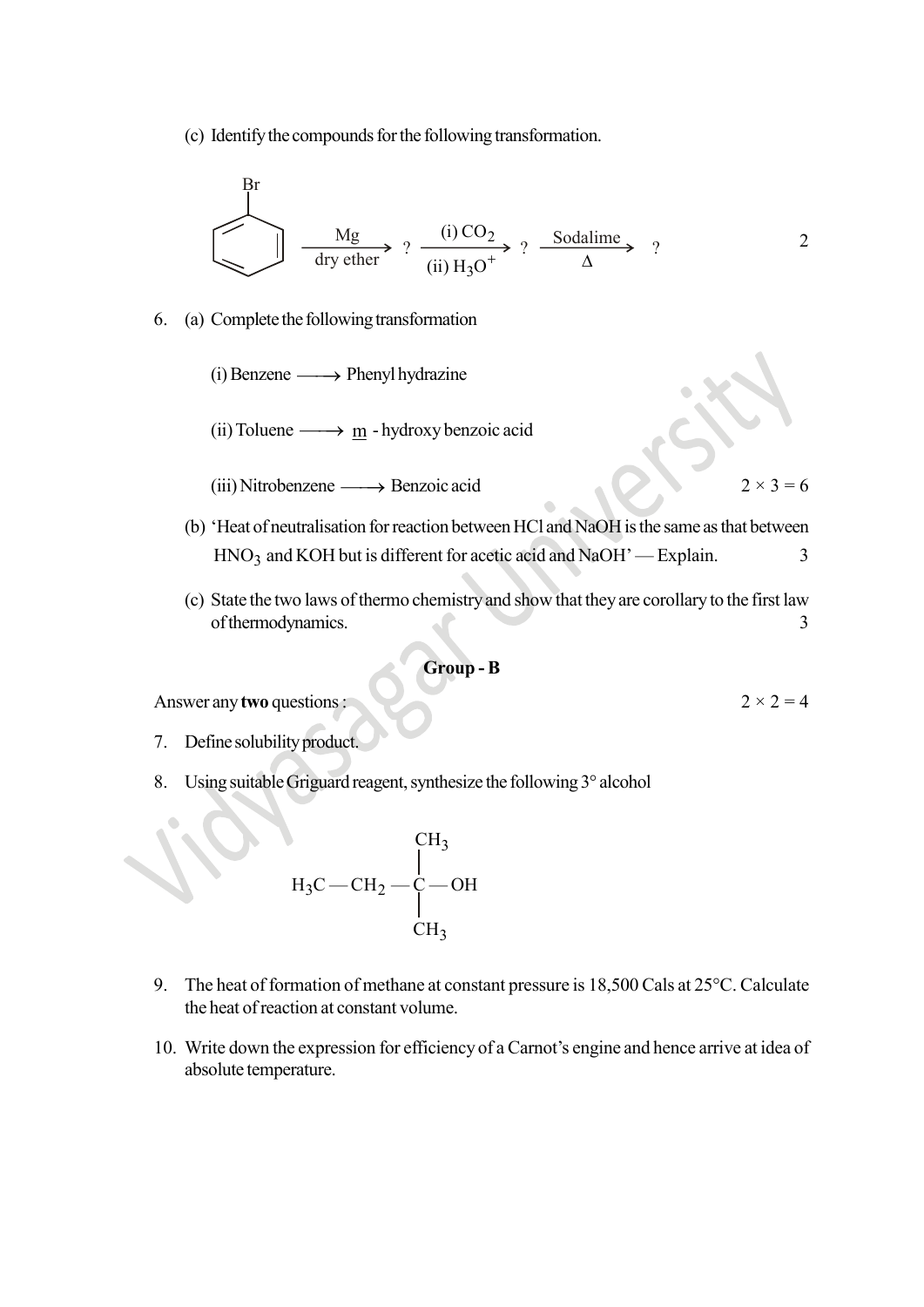### বঙ্গানুবাদ

|  | যে কোনো <b>তিনটি</b> প্রশ্নের উত্তর দাও :                                                                                          | ৩৩=৩×১১           |
|--|------------------------------------------------------------------------------------------------------------------------------------|-------------------|
|  | ১. (ক) নীচের পরিবর্তনটি সম্পন্ন কর                                                                                                 |                   |
|  | ফেনল $\rightarrow$ অ্যাসপিরিন                                                                                                      | ২                 |
|  | (খ) টীকা লেখ : ক্যান্নিজারো বিক্রিয়া                                                                                              |                   |
|  | (গ) আদর্শ গ্যাসের সমতাপীয় এবং রুদ্ধতাপীয় সম্প্রসারনের তুলনা কর।                                                                  | ২                 |
|  | (ঘ) বাফার ক্ষমতা কি? কোন শর্তে এর মান সর্বোচ্চ হয়?                                                                                |                   |
|  | (ঙ) টীকা লেখ : জলের আয়নীয় গুনফল।                                                                                                 |                   |
|  | ২. (ক) টীকা লেখো (যে কোনো চারটি)                                                                                                   | $0 \times 8 = 25$ |
|  | (অ) উইলিয়ামসন্স ইথার সংশ্লেষণ                                                                                                     |                   |
|  | (আ)অ্যালডল কনডেনসেশন (ক্রিয়া কৌশল সহ)                                                                                             |                   |
|  | (ই) গিবস্ মুক্ত শক্তি                                                                                                              |                   |
|  | (ঈ) পিনাকল-পিনাকোলন পুনর্বিন্যাস বিক্রিয়া                                                                                         |                   |
|  | (উ) এনট্রপি                                                                                                                        |                   |
|  | ৩. (ক) তাপগতিবিদ্যার দ্বিতীয় সূত্রের - ক্লসিয়াসের উক্তি, ও প্ল্যাঙ্ক-কেলভিন উক্তিটি বিবৃত করো।                                   | ৩                 |
|  | (খ) পরীক্ষাগারে কীভাবে অ্যাসিটোফেনোন এবং বেঞ্জোফেনোন এর মধ্যে পার্থক্য নির্ণয় করবে?                                               | $\circ$           |
|  | (গ) (অ) চাপ (আ) তাপমাত্রা (ই) মুক্ত শক্তি (ঈ) মোলার এনথ্যালপী প্রভৃতিকে সংকীর্ণ বা বিকীর্ণ ধর্ম<br>হিসাবে শ্রেণীবদ্ধ কর।           |                   |
|  | (ঘ) বিক্রিয়া তাপের ওপর তাপমাত্রার প্রভাব সম্পর্কিত কির্শফের সমীকরণটি প্রতিষ্ঠা করো।                                               | 8                 |
|  | ৪. (ক) এক মোল আদর্শ গ্যাসের রুদ্ধতাপীয় উভমুখী পরিবর্তনের ক্ষেত্রে $\rm{TV}^{\gamma-1} = \rm{K}$ (ধ্রুবক) সম্পর্কটি উপপাদন<br>করো। | 8                 |
|  | (খ) লুকাস বিকারক কি? এর সাহায্যে কিভাবে 1°, 2° ও 3° অ্যালকোহল সনাক্ত করবে?                                                         | $5 + 5$           |
|  | (গ) $10^{-8}$ (M) HCl দ্রবণের pH = 8। এটি কি সত্যি? ব্যাখ্যা করো।                                                                  | $\circ$           |
|  | (ঘ) অ্যাসিটিক অ্যাসিড ও সোডিয়াম অ্যাসিটেটের মিশ্রণের বাফার ক্রিয়া ব্যাখ্যা করো।                                                  | ২                 |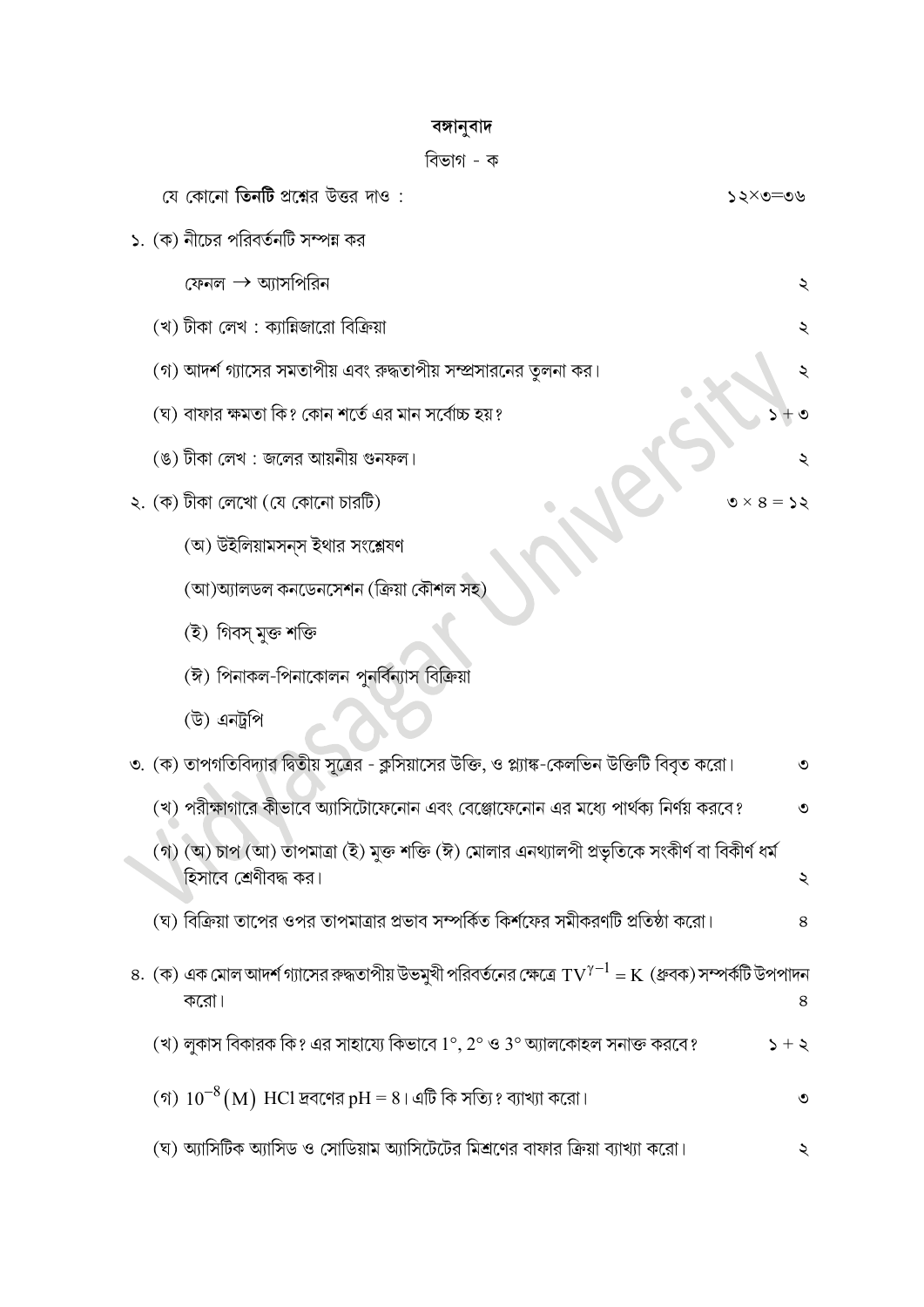$\alpha$ . (ক) নিম্নলিখিত বিক্রিয়ার  ${\rm k_{p}}$  এবং  ${\rm k_{c}}$  এর মধ্যে সম্পর্কটি প্রতিষ্ঠা করো।

$$
aA + bB \rightleftharpoons cC + dD
$$

(খ) সংক্ষিপ্ত টীকা লেখো ঃ

(অ) লা-শ্যাতে লিয়ারের নীতি

(আ) রাসায়নিক সাম্যের উপর নিষ্ক্রিয় গ্যাসের প্রভাব  $\psi = \phi +$ 

(গ) নিম্নলিখিত রূপান্তরে যৌগগুলি সনাক্ত করো।

$$
\begin{array}{c}\n\text{Br} \\
\hline\n\text{dry ether} \\
\hline\n\text{dry ether} \\
\end{array}\n\quad ? \xrightarrow{\text{(i) CO}_2} \begin{array}{c}\n\text{(ii) H}_3\text{O}^+ \\
\hline\n\text{(iii) H}_3\text{O}^+ \\
\end{array}\n\quad ? \xrightarrow{\text{(7) } \text{(7) } \text{(8) } \text{(9) } \text{(10) } \text{(11) } \text{(11) } \text{(12) } \text{(13) } \text{(14) } \text{(15) } \text{(16) } \text{(17) } \text{(19) } \text{(19) } \text{(19) } \text{(19) } \text{(19) } \text{(19) } \text{(19) } \text{(19) } \text{(19) } \text{(19) } \text{(19) } \text{(19) } \text{(19) } \text{(19) } \text{(19) } \text{(19) } \text{(19) } \text{(19) } \text{(19) } \text{(19) } \text{(19) } \text{(19) } \text{(19) } \text{(19) } \text{(19) } \text{(19) } \text{(19) } \text{(19) } \text{(19) } \text{(19) } \text{(19) } \text{(19) } \text{(19) } \text{(19) } \text{(19) } \text{(19) } \text{(19) } \text{(19) } \text{(19) } \text{(19) } \text{(19) } \text{(19) } \text{(19) } \text{(19) } \text{(19) } \text{(19) } \text{(19) } \text{(19) } \text{(19) } \text{(19) } \text{(19) } \text{(19) } \text{(19) } \text{(19) } \text{(19) } \text{(19) } \text{(19) } \text{(19) } \text{(19) } \text{(19) } \text{(19) } \text{(19) } \text{(19) } \text{(19) } \text{(19) } \text{(19) } \text{(19) } \text{(19) } \text{(19) } \text{(19) } \text{(19) } \text{(19) } \text{(19) } \text{(19) } \text{(19) } \text{(19) } \text{(19) } \text{(19) } \text{(19) } \text{(19
$$

৬. (ক) নিম্নলিখিত রূপান্তরগুলি সম্পন্ন করো।

- (অ) বেঞ্জিন ফিনাইল হাইড্ৰাজিন
- (আ)টলুইন  $\rightarrow \underline{\text{m}}$  হাইড্ৰক্সি বেঞ্জোয়িক অ্যাসিড
- $(\bar{\mathcal{Z}})$  নাইট্রোবেঞ্জিন  $\rightarrow$  বেঞ্জোয়িক অ্যাসিড
- $\rm HCl$  ও  $\rm NaOH$  এর বিক্রিয়ার প্রশমন তাপ,  $\rm HNO_3$  ও  $\rm KOH$ কিন্তু ইহা  $\mathrm{CH_{3}COOH}$  ও NaOH এর প্রশমন তাপের সহিত সমান নয়। ব্যাখ্যা করো। ক্রিয়ার প্রশমন তাপ, HNO<sub>3</sub> ও KOH এর বিক্রিয়ার প্রশমন তাপের সমান।<br>৩ NaOH এর প্রশমন তাপের সহিত সমান নয়। ব্যাখ্যা করো।<br>বিবৃত করো এবং দেখাও যে সূত্র দুটি তাপ গতি বিদ্যার প্রথম সূত্রের অনুসিদ্ধান্ত<br>বিকৃত করো এবং দেখাও যে স
- মাত্র।

- ৭ দ্রাবাতা গুনফল কাকে বলে?
- $b$ . উপযুক্ত গ্রিগনার্ড বিকারক ব্যবহার করে নিম্নলিখিত 3° অ্যালকোহলটি Synthesis করো।

$$
H_3C - CH_2 - \underset{CH_3}{\overset{\text{CH}_3}{\underset{\text{CH}_3}{\bigcup}}}
$$

 $5 \times 5 = 8$ 

8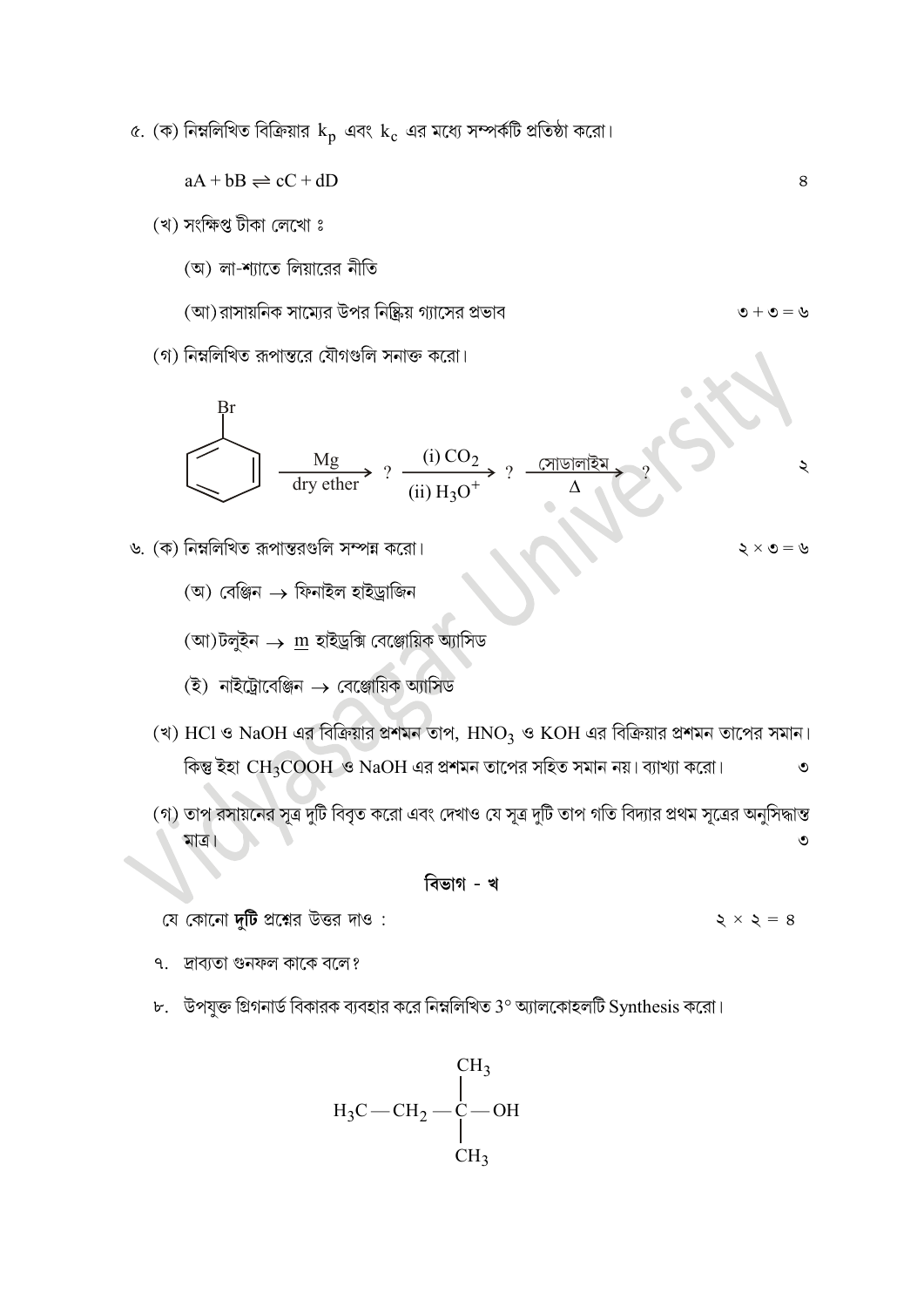- ৯. স্থির চাপে এবং 25° উষ্ণতায় মিথেনের গঠন তাপ 18,500 Cals। স্থির আয়তনে বিক্রিয়া তাপ গণনা করো।
- ১০. কার্ণো ইঞ্জিনের কার্যক্ষমতার  $\exp$ cssion টি লেখো এবং এর থেকে পরম শূন্য উষ্ণতার ধারণাটি বের করো।

### PRACTICAL (Marks : 20)

#### Paper : GE-3P

#### Group - A

Answer any **one** question :

- 1. Discuss measurement procedure of enthalpy for ionization of acetic acid.
- 2. Write the procedure to identify tartaric acid.
- 3. Discuss the procedure for measurement of the PH of solution.

#### Group - B

Answer any *one* question :  $5 \times 1 = 5$ 

- 1. What is ionization of enthalpy ? Explain with example.
- 2. What is buffer solution ? Give example.
- 3. Write a short note on Calorimeter.

#### বঙ্গানবাদ

#### বিভাগ - ক

য়ে কোনো **একটি** প্রশ্নের উত্তর দাও :

- $56 \times 5 = 26$
- ১। অ্যাসিটিক অ্যাসিড এর আয়নীকরণ এনথালপি নির্ণয়ের পদ্ধতি আলোচনা কর।
- ২। টারটারিক অ্যাসিড শনাক্তকরণের পরীক্ষা লেখো।
- ৩। বাফার দ্রবণের pH নির্ণয়ের পদ্ধতি আলোচনা করো।